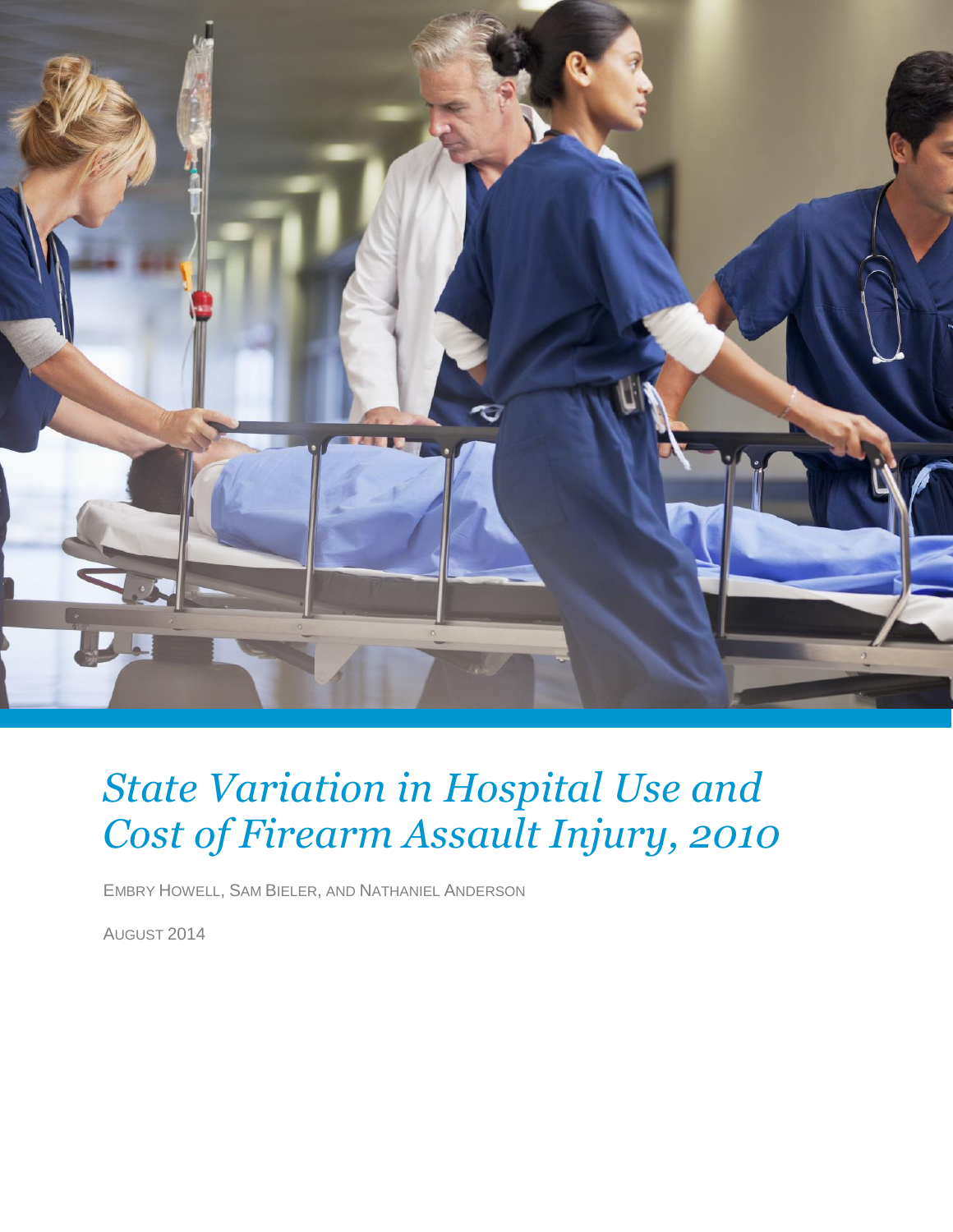Copyright © August 2014. Urban Institute. Permission is granted for reproduction of this file, with attribution to the Urban Institute.

The nonprofit Urban Institute is dedicated to elevating the debate on social and economic policy. For nearly five decades, Urban scholars have conducted research and offered evidence-based solutions that improve lives and strengthen communities across a rapidly urbanizing world. Their objective research helps expand opportunities for all, reduce hardship among the most vulnerable, and strengthen the effectiveness of the public sector.

Urban strives for the highest standards of integrity and quality in its research, analyses, and policy recommendations. Urban scholars believe that independence, rigor, and transparency are essential to upholding those values. Funders do not determine research findings or influence scholars' conclusions. As an organization, the Urban Institute does not take positions on issues. Urban scholars and experts are independent and empowered to share their evidencebased views and recommendations shaped by research.

The views expressed are those of the authors and should not be attributed to the Urban Institute, its trustees, or its funders.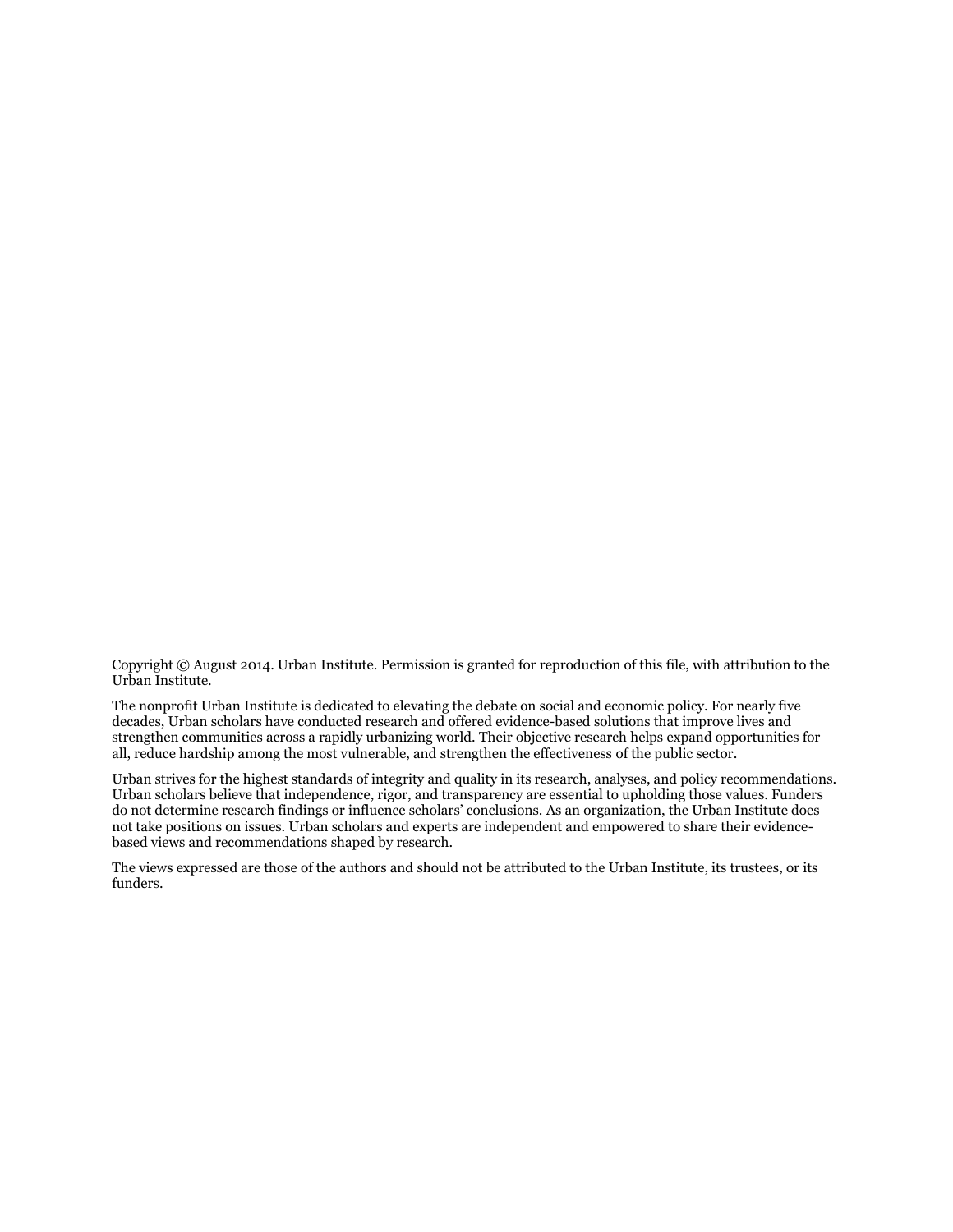# **State Variation in Hospital Use and Cost of Firearm Assault Injury, 2010**

The consequences of gun violence differ significantly by location and social circumstances. Understanding these social and geographic variations is important in helping policymakers understand the scope of gun violence and identify sound policy solutions. This brief looks at who visits the hospital for firearm-assault injuries and what percentage of that hospital cost is borne by the public in six different states: Arizona, California, Maryland, New Jersey, North Carolina, and Wisconsin. Findings build on national estimates of firearm-assault injury prevalence and hospital cost developed by Howell and Abraham (2013).

In 2010, the total cost, including societal cost, of firearm violence was estimated at \$174 billion (Miller 2012). Though the monetary costs imposed by gun violence are large, the physical injuries are not distributed evenly: gun violence is often concentrated in a small number of places and within a small set of communities. In Boston, for example, more than half of gun violence is clustered around less than 3 percent of streets and intersections (Braga, Papachristos, and Hureau 2010), and in a Chicago community, 41 percent of gun

#### **Highlights**

- Among the six states studied, there are substantial differences in firearm-assault injury hospital use, hospital mortality, and the percentage of firearm-assault injury hospital costs borne by the public.
- Hospital use for firearm-assault injury is disproportionately concentrated among young males, particularly young black males, in all six study states.
- Uninsured victims have higher hospital mortality rates for firearm-assault injury in five of six study states.
- The public pays a substantial portion of the hospital cost for injuries caused by firearm assault. Public health insurance paid 52 percent of the cost nationally in 2010 (19 to 64 percent across the six study states). The uninsured, whose care is often paid by the public, represented 17 to 59 percent of costs.

homicides occurred in social networks containing just 4 percent of the population (Papachristos and Wildeman 2014). Youth are also disproportionately affected by gun violence. In 2010, homicide was the third-leading cause of death for youth ages 10 to 24, greater than the next seven leading causes of death combined (David-Ferdon and Simon 2014). Given these variations, documenting the distribution and hospital costs of firearm-assault injury at the state level is important for understanding the varied effects of gun violence and the costs the public pays because of it.

## **States and Data**

The study measures the prevalence of hospital use and the hospital cost of injuries caused by intentional firearm assault (not including unintentional or self-inflicted injury) in six states<sup>1</sup> and nationally. The six states were selected to provide regional and economic diversity (table 1) and for differences in their rates of gun crime (table 2).

#### TABLE 1

#### **Key State Attributes, 2010**

|                  | Population<br>(millions) | Below poverty<br>line $(\%)$ | Without health<br>insurance $(\%)$ | Black (%) | Hispanic (%) |
|------------------|--------------------------|------------------------------|------------------------------------|-----------|--------------|
| Arizona          | 6.4                      | 17.4                         | 16.9                               | 4.1       | 29.8         |
| California       | 37.4                     | 15.8                         | 18.5                               | 6.0       | 37.7         |
| Maryland         | 5.8                      | 9.9                          | 11.3                               | 29.4      | 8.2          |
| New Jersey       | 8.8                      | 10.3                         | 13.2                               | 13.5      | 17.8         |
| North Carolina   | 9.6                      | 17.5                         | 16.8                               | 21.4      | 8.4          |
| <b>Wisconsin</b> | 5.7                      | 13.2                         | 9.4                                | 6.2       | 5.9          |

**Source:** American Community Survey, 2010.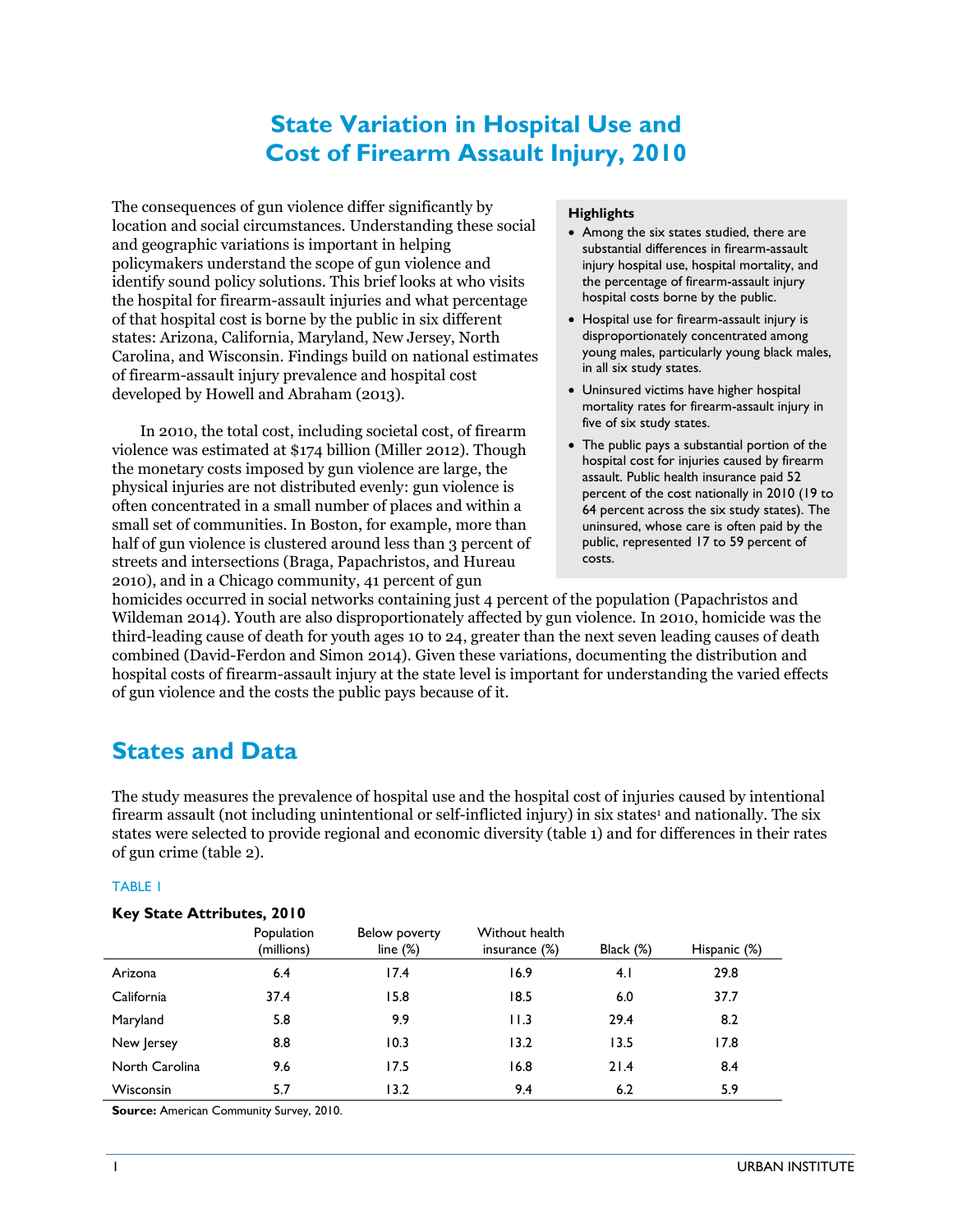#### TABLE 2

#### **Crimes Committed with a Firearm per 100,000**

*In select states and the United States, 2010*

|                             | Homicide         | Robbery | Aggravated assault |
|-----------------------------|------------------|---------|--------------------|
| Arizona                     | 3.8              | 49.9    | 59.5               |
| California                  | 3.4              | 48.6    | 45.6               |
| Maryland                    | 7.0              | 78.4    | 42.3               |
| New Jersey                  | 2.8              | 45.3    | 24.1               |
| North Carolina              | 3.5              | 54.7    | 70.3               |
| Wisconsin                   | $\overline{1.8}$ | 44.5    | 33.5               |
| <b>Total, United States</b> | 2.8              | 41.3    | 44.7               |

**Source:** Federal Bureau of Investigation, *Crime in the United States 2010* (Washington, DC: US Department of Justice, 2010).

The states range in population size, household income, and racial and ethnic diversity. All six states are above the national average for robbery committed with a firearm, and four states (Arizona, California, Maryland, and North Carolina) are above the national average for homicide with a firearm. New Jersey and Wisconsin are both below the national average for aggravated assault with a firearm; Arizona and North Carolina have a rate that is substantially above the national average.

To investigate state variations, this study draws on health care utilization data from the Healthcare Cost and Utilization Project. The Healthcare Cost and Utilization Project data contain information on both the diagnosis precipitating a hospital emergency department visit or inpatient stay and the cause of the injury (for example, firearm assault).<sup>2</sup> Four sources of Healthcare Cost and Utilization Project data are used in this report: the Nationwide Inpatient Sample (NIS), the Nationwide Emergency Department Sample (NEDS), the State Emergency Department Databases (SEDD), and the State Inpatient Databases (SID). NEDS and NIS data are weighted to create nationally representative estimates.

Victims of firearm assault are usually brought to a hospital emergency department where they may be treated and discharged or transferred into the inpatient section of the hospital for further treatment. Rarely, they may bypass the emergency department and be admitted directly (e.g., if they are taken directly to the operating room). NEDS and SEDD capture costs originating in emergency departments; and NIS and SID capture costs originating in inpatient sections. Together, these capture the range of hospital costs associated with a firearm assault injury.

We measure the rate of hospital use for firearm-assault injury per 100,000 people, the hospital mortality rate for firearm-assault injury, and the hospital cost of for firearm-assault injury. Firearmassault-injury hospital use is measured by adding (1) the number of firearm-assault-injury emergency department visits that do not lead to admission to (2) the number of firearm-assault-injury hospital stays. For population denominators in rates, we use the 2010 US Census, American Community Survey and Current Population Survey. <sup>3</sup> Costs are estimated using the cost-to-charge ratio provided in NIS and SID.

Previous research has identified hospital and emergency department data as the best source for estimates of nonfatal, armed-assault injuries, even for groups potentially less likely to seek medical care, such as criminals (May et al. 2000; May, Hemenway, and Hall 2002). However, these prevalence estimates only capture victims treated for gunshot wounds at a hospital, and it is possible that variations among states in hospital use for armed assault could affect these findings.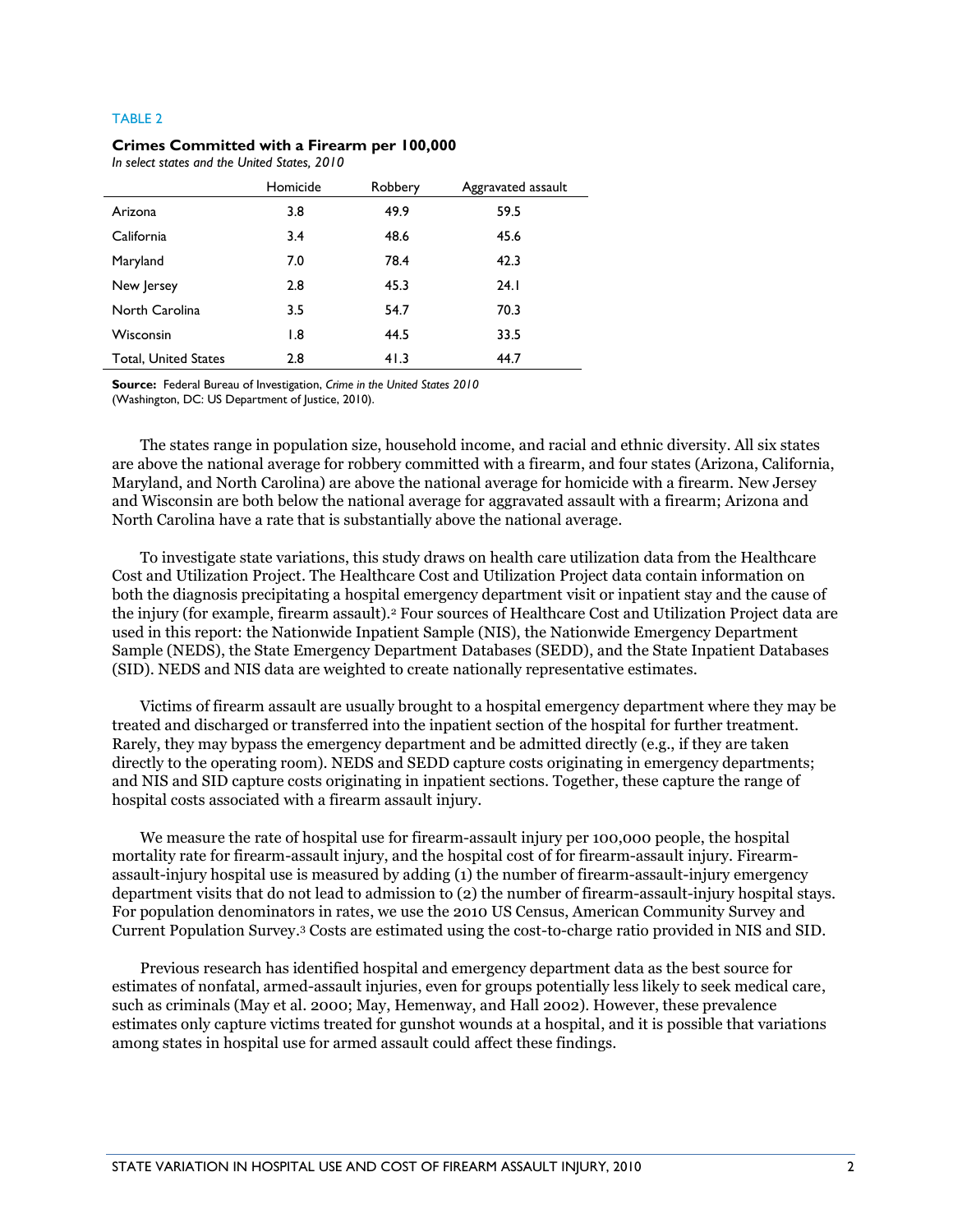# **Findings**

### **Prevalence**

Table 3 shows the rate of hospital use for firearm-assault injury nationally and across the six study states. Nationally, 14.4 people out of every 100,000 had any hospital use for a firearm-assault injury in 2010. Rates in both Maryland (15.5) and North Carolina (15.5) are higher than the national average; rates in New Jersey (8.6) and Wisconsin (5.6) are substantially lower.

#### TABLE 3

#### **Rate of Hospital Use for Firearm-Assault Injury per 100,000**

*In select states and the United States, 2010*

|                             | Rate per 100,000 |  |
|-----------------------------|------------------|--|
|                             | population       |  |
| Arizona                     | 13.1             |  |
| California                  | 14.3             |  |
| Maryland                    | 15.5             |  |
| New Jersey                  | 8.6              |  |
| North Carolina              | 15.5             |  |
| Wisconsin                   | 5.6              |  |
| <b>Total, United States</b> | 14.4             |  |

**Sources:** NEDS, NIS, SEDD, and SID; 2010. Denominator for rate per 100,000 population comes from 2010 CPS.

The state averages conceal dramatic race and gender differences in hospital use for firearm-assault injuries. Male victims ages 15 to 24 make up the largest share of firearm-assault-injury hospital use; this share ranges from 38 to 48 percent across the six states investigated (figure 1). Males ages 25 to 34 have the second-largest share and all other males the third-largest share. Conversely, females of all ages compose a comparatively limited share of hospital use by firearm-assault victims; this share ranges from 7.4 percent in Maryland to 11.1 percent in Arizona.

The disparity in hospital use for firearm-assault injury is even more apparent when analyzed by race. Among young people ages 15 to 34, black male youth are much more likely to come to the hospital with a firearm assault injury (figure 2), with a rate 1.7 to 7.2 times higher than the next-highest category, Hispanic males. Black females also have a higher rate than either white or Hispanic females. In every state except Arizona, black females have a higher rate than white males (figures 2 and 3). These findings confirm previous research showing large racial disparities in firearm assault injury hospitalization (Kalesan et al. 2014).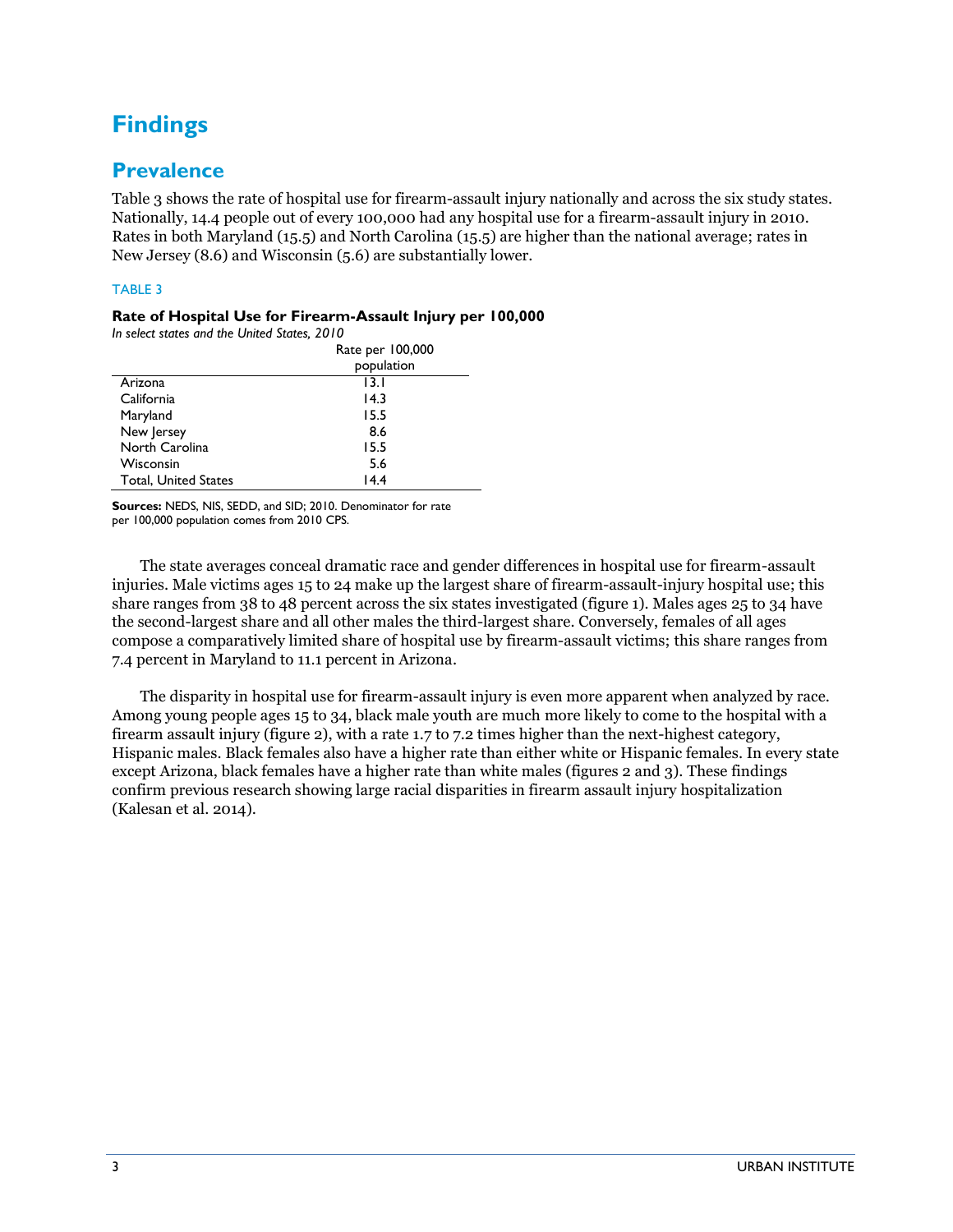#### FIGURE 1



**Share of Firearm Assault Injury Hospital Use** 

*By gender and age in selected states and United States, 2010*

**Sources:** 2010 data from NEDS, SEDD, NIS, and SID.

**Notes:** We remove unknown age/sex from the denominator, the largest of which is 2.7 percent of total encounters in California.

#### FIGURE 2



*For those age 15–34*



*Male firearm assault injuries per 100,000*

**Sources:** 2010 data from NEDS, SEDD, NIS, SID, and the American Community Survey.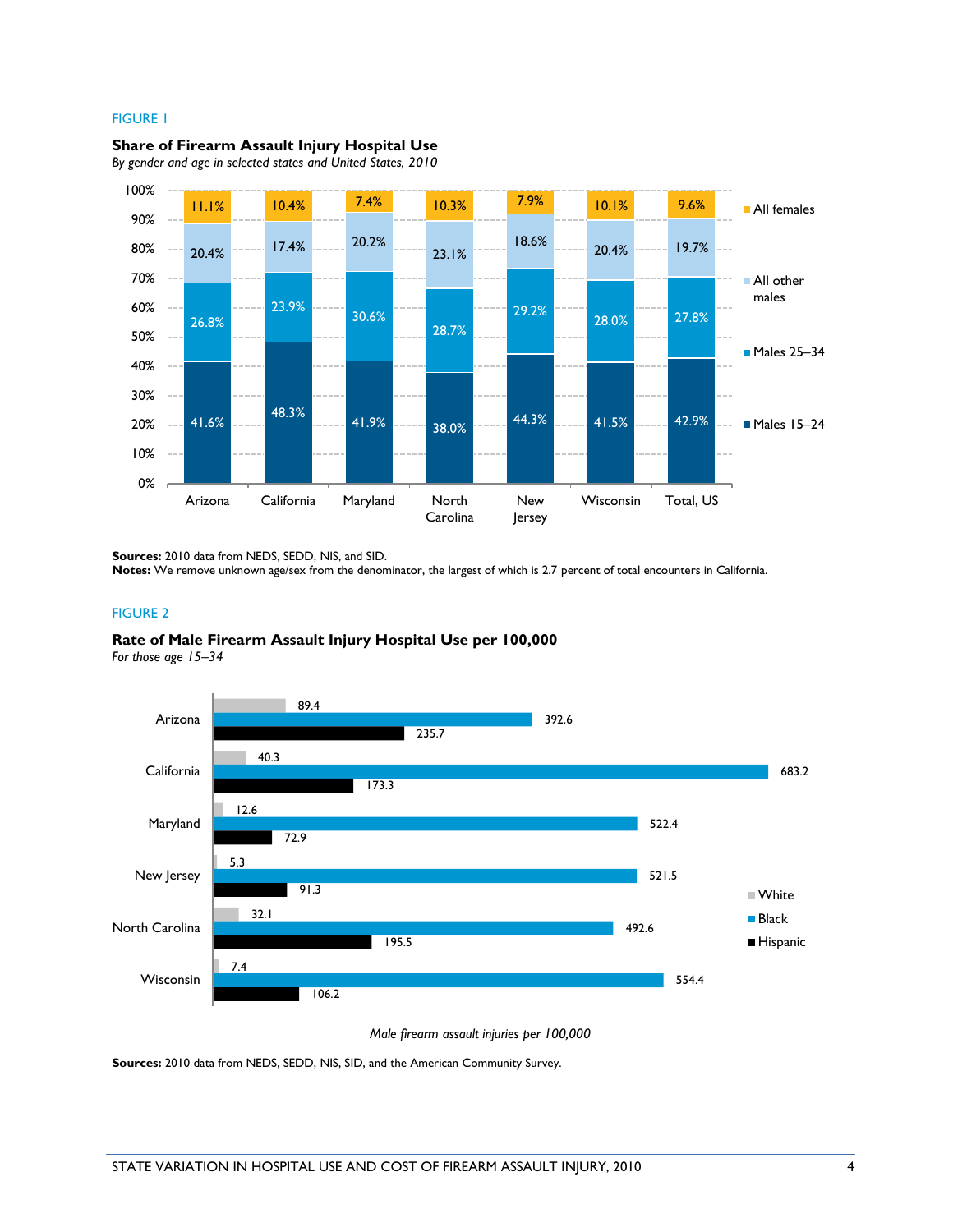#### FIGURE 3



**Rate of Female Firearm Assault Injury Hospital Use per 100,000** *For those age 15–34*

**Sources:** 2010 data from NEDS, SEDD, NIS, SID, and the American Community Survey.

### **Mortality**

Firearm-assault-injury hospital mortality—the percentage of firearm-assault hospital emergency department visits or inpatient stays ending with death in the hospital—also varies substantially by state (table 4). North Carolina, which has one of the highest rates of firearm-assault injury hospital use (table 3), has the lowest mortality rate at 4.8 percent; Maryland has the highest mortality rate at 15.6 percent, more than double the national rate (6.5 percent).

#### TABLE 4

#### **Percentage of Firearm-Assault-Injury Hospital Use Leading to Death**

*By insurance status in select states and the United States, 2010*

| Insured<br>Uninsured<br>Other<br>Total<br>Public |      |      |      |      |
|--------------------------------------------------|------|------|------|------|
| Arizona                                          | 4.6  | 10.4 | 8.9  | 6.8  |
| California                                       | 7.6  | 5.9  | 11.9 | 8.6  |
| Maryland                                         | 12.2 | 9.5  | 21.1 | 15.6 |
| North Carolina                                   | 3.5  | 2.9  | 6.0  | 4.8  |
| New Jersey                                       | 7.6  | 3.9  | 10.1 | 8.3  |
| Wisconsin                                        | 6.8  | 6.1  | 6.2  | 6.5  |
| <b>Total, United States</b>                      | 5.1  | 5.0  | 8.4  | 6.5  |

**Sources:** 2010 data from NEDS, NIS, SEDD, and SID.

State variation in hospital mortality for firearm-assault injury is even starker when analyzed by insurance status. In five of the six study states, uninsured victims of firearms assault have higher mortality rates than those with some form of insurance.<sup>4</sup> In Maryland, for example, mortality is 8.9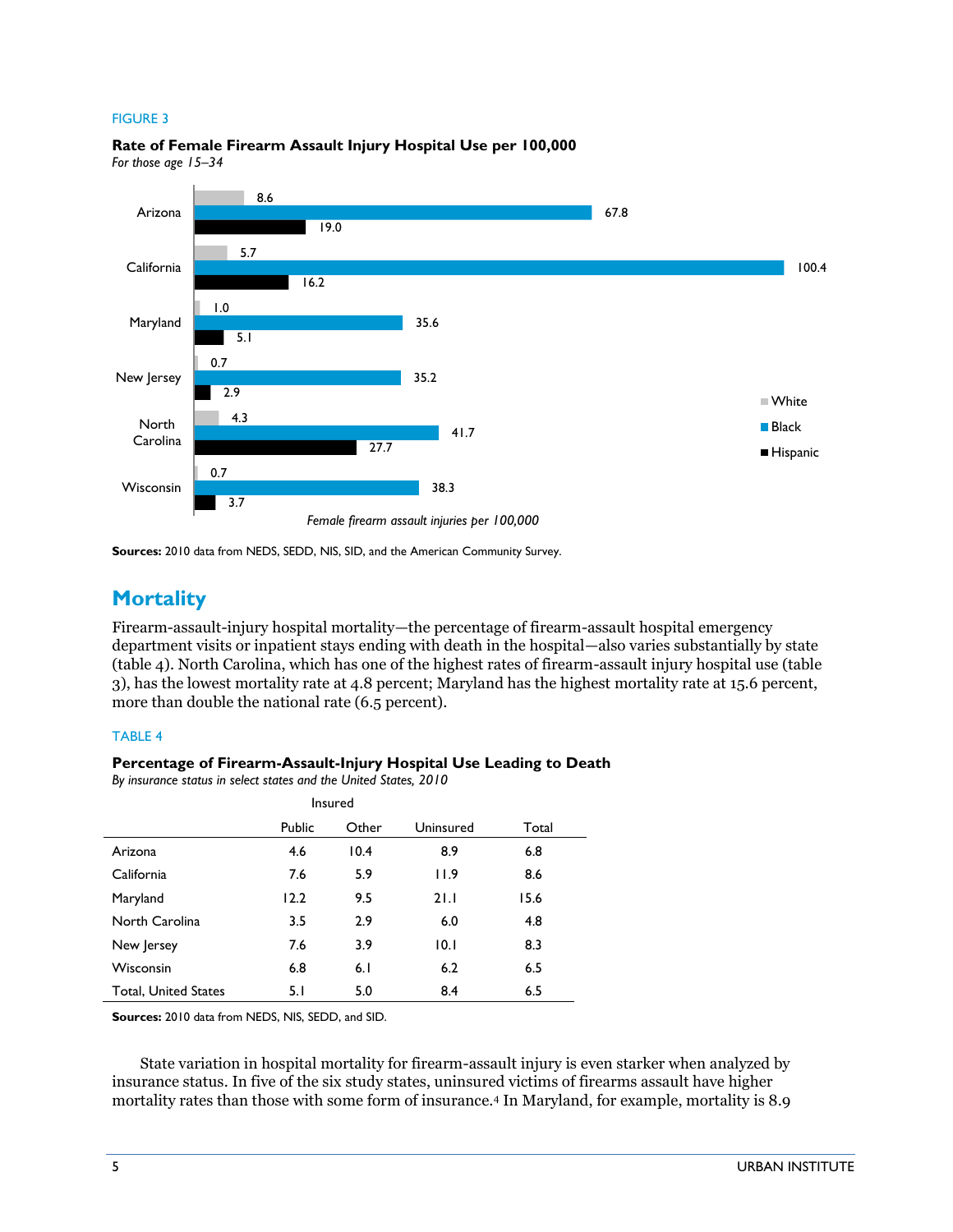percentage points higher for uninsured patients than for publically insured patients, the group with the second-highest mortality rate. In New Jersey and North Carolina, there was only a 2.4 to 2.5 percentagepoint difference in mortality between those same groups. Nationally, both the publically and privately insured individuals have about the same mortality rate (5.1 and 5.0 percent), but this is over 3 percentage points below the uninsured mortality rate (8.4 percent). Only in Wisconsin do all three groups have about the same mortality rate, which is close to the national average for all firearm-assault-injury victims (6.5 percent). In five of the six study states, the uninsured have higher hospital mortality than insured individuals. This could be because of a variety of factors, such as patient demographic characteristics, the severity of the wounds, the distance to the hospital (shorter distances could mean more patients arrive alive at the hospital), or hospital quality of care.

#### **Cost**

As shown in a previous study (Howell and Abraham 2013), the cost of hospital use for firearm-assault injury is very large: over half a billion dollars nationally in 2010 (table 5). Among the six states studied, the cost ranges from over \$87 million in California to just under \$4 million in Wisconsin.

Most of this cost for is paid for by the public, either through public insurance programs such as Medicaid or as uncompensated care for the uninsured. For all six states, the share of public insurance and uninsured firearm-assault-injury costs combined is over 60 percent (table 5 and figure 4). California has the lowest percentage (64.8); Arizona has the highest (85.0). Nationally, public expenditures offset at least 65 percent of the cost of uncompensated care for the uninsured in 2013 (Coughlin et al. 2014). Doctors also pay a portion of this cost through either in-kind contributions or business losses (Hadley et al. 2008).

#### TABLE 5

#### **Hospital Costs for Firearm Assault Injury**

*In select states and the United States, 2010*

|                 | Total cost<br>(millions) | Costs for publically insured<br>and uninsured (%) |
|-----------------|--------------------------|---------------------------------------------------|
| Arizona         | \$10.9                   | 85.0                                              |
| California      | \$87.4                   | 64.8                                              |
| Maryland        | \$12.2                   | 83.9                                              |
| North Carolina  | \$12.6                   | 79.8                                              |
| New Jersey      | \$9.9                    | 78.0                                              |
| Wisconsin       | \$3.8                    | 78.7                                              |
| <b>National</b> | \$669.2                  | 72.9                                              |

**Sources:** 2010 data from NEDS, NIS, SEDD, and SID.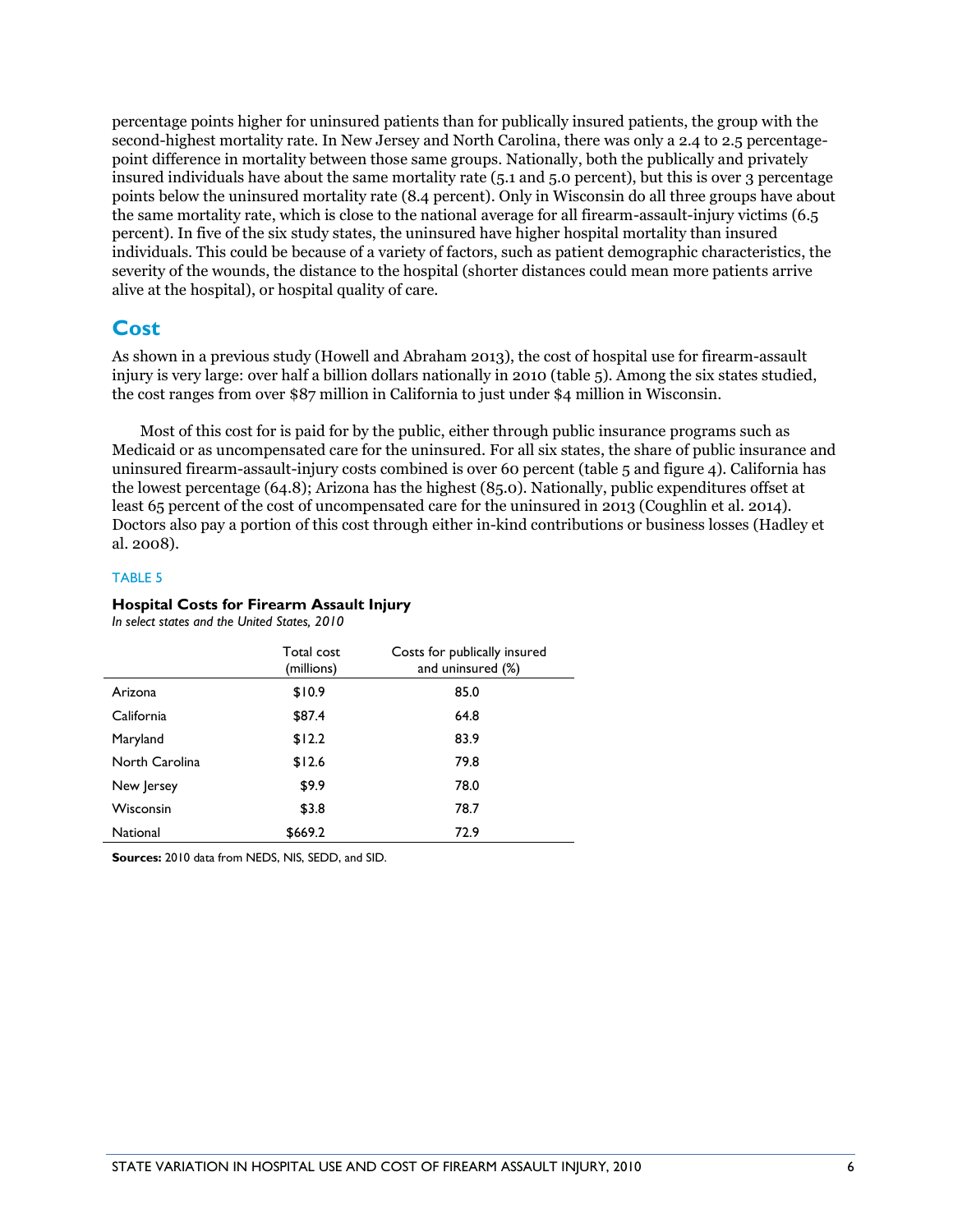#### FIGURE 4





*For the select states and the United States, 2010*

**Source:** 2010 data from NEDS, SEDD, NIS, and SID.

**Notes:** Inpatient costs may include those incurred during ED stay, per HCUP data documentation. In California, only Inpatient costs are estimated since ED charges are not available.

### **Conclusions**

This analysis finds that the hospital costs of firearm assault injury are large in absolute terms, and they are disproportionately financed with public dollars in six very different states. In a time of restricted public resources, these findings suggest that significant public resources could be saved or redirected if effective gun-violence prevention strategies could be identified.

These findings also support previous research suggesting that the consequences of gun violence are disproportionately concentrated among male youth, specifically young black males. The injuries they sustain likely have prolonged effects on their lives and productivity, rendering clear the importance of identifying steps that prevent the violence from occurring. Hospitalization could provide an opportunity for intervention for the young men, who are also often underserved by the health care safety net. The expansions of health insurance coverage associated with the Affordable Care Act may provide an opportunity for improved access to mental health and substance abuse services for the newly insured, particularly for those subgroups that are at high risk of experiencing firearms injuries.

In five of the six study states, the uninsured have higher hospital mortality than insured individuals, suggesting that there is variation in the quality of hospital care for victims of firearm-assault injury, and that this variation may be related to a victim's health insurance status. These data complement information from an earlier Urban Institute study (Howell and Abraham 2013) that showed that the uninsured are admitted to the hospital from the emergency department less often than insured individuals. This variation by state and insurance status shows the need for more research on the quality of care for victims of firearm-assault injury and that lessons in effective trauma care for victims could be shared across communities and hospitals.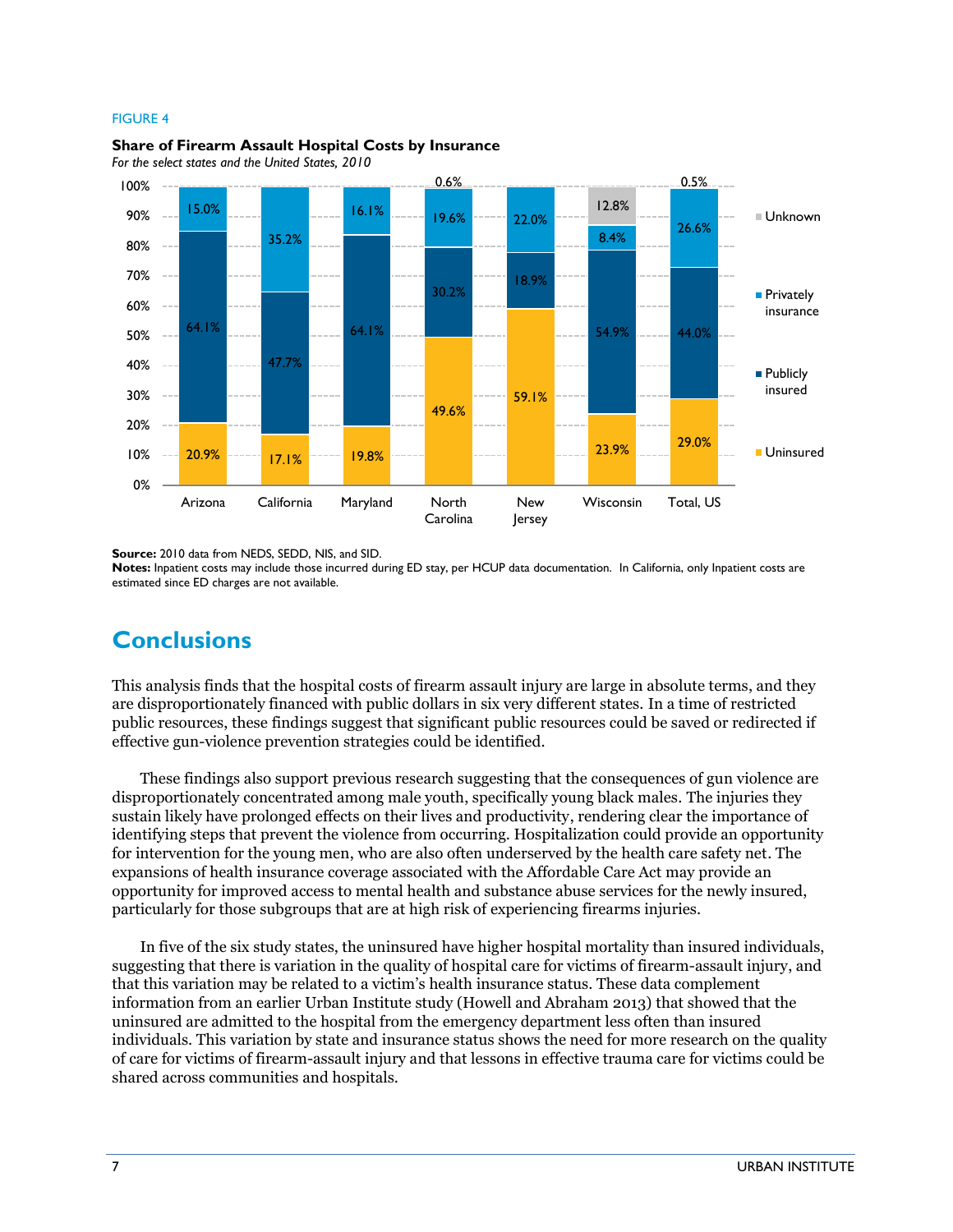Firearm-assault injuries impose a tremendous burden on some of America's most vulnerable youth, the health care system, and the American public. These data on the scope of the problem and level of public health care expenditures offer policymakers an impetus for seeking cost-effective solutions to an expensive but potentially preventable problem.

# **Notes**

- 1. Iowa and Vermont were also included in the initial sample, but with fewer than 100 firearm-assault hospital encounters in 2010, they provided insufficient data for analysis.
- 2. SID and SEDD data for these six states represent a census of hospital use. Firearm assault is defined by the presence of any of the following E-codes in any diagnosis field: E965.0, E965.1, E965.2, E965.3, E965.4, and E979.4. Benchmarking to the Centers for Disease Control and Prevention web-based injury statistics query and reporting system dataset suggests that coding of firearm assault is incomplete for emergency department visits, leading to underreporting of such events in the NEDS. Though charges can be estimated on the NEDS and SEDD, there is no hospital cost-to-charge ratio file for these databases. We take the cost-to-charge ratio for all firearm encounters for the nation and each state (on the NIS and SID, respectively) and multiply by each charge on the NEDS and SEDD to estimate hospital costs for ED treat-and-release encounters. Charges are missing for 0.7 percent of inpatient hospital stays resulting from a firearm assault nationally. For the sample states, charges are only missing in California (3 percent) and New Jersey (0.2 percent). Encounters for which charges are missing are assumed at the average when calculating total costs.
- 3. Data from the 2010 US Census, American Community Survey and Current Population Survey can be searched online: United States Census Bureau, "American FactFinder," accessed August 18, 2014, http://factfinder2.census.gov/faces/nav/jsf/pages/index.xhtml.
- 4. Though victims with private sources of insurance have higher mortality rates than the uninsured in Arizona, the overall mortality rate for the insured in Arizona is lower than for the uninsured.